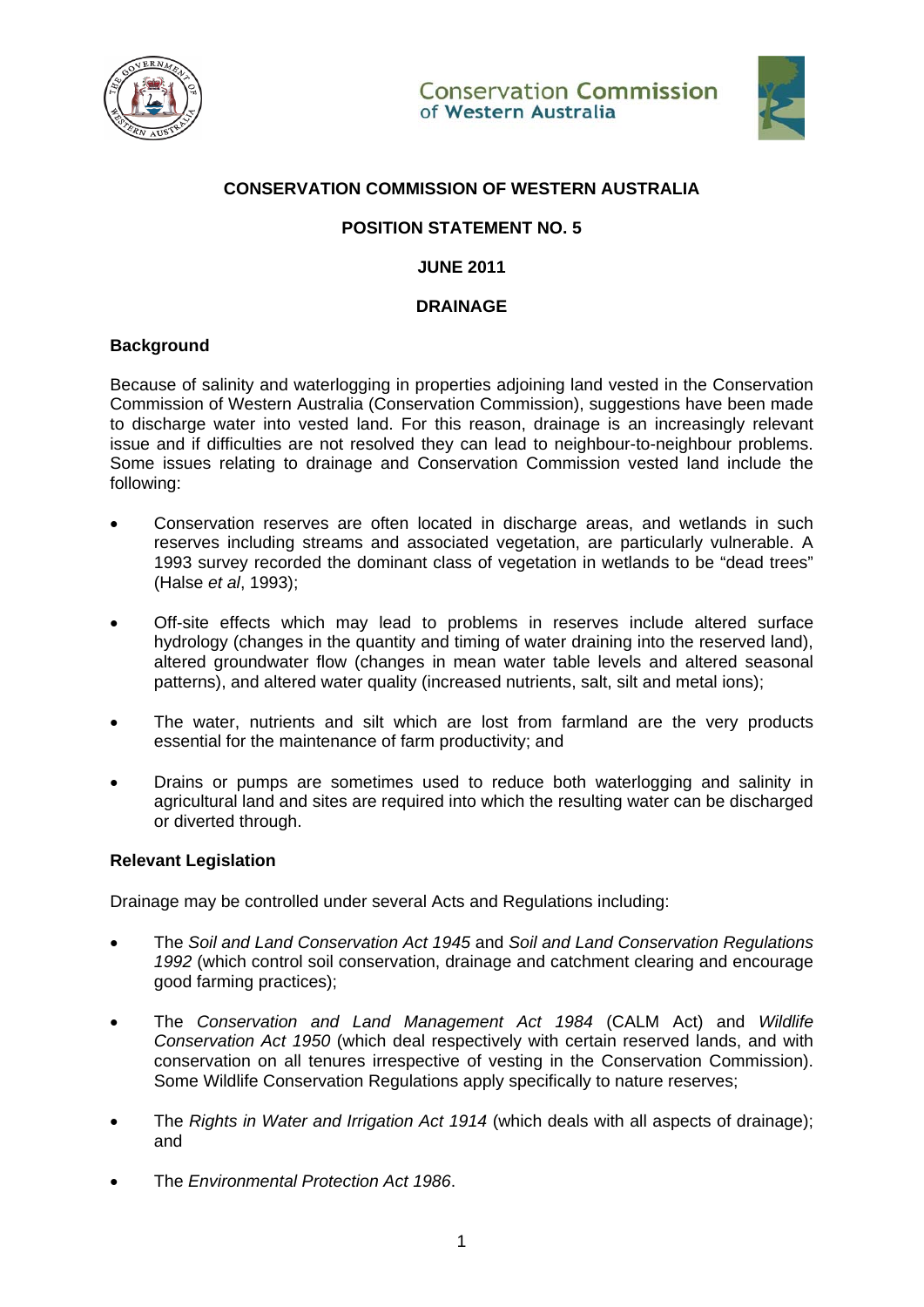# **The Commission's Position**

It is recognised that drainage or pumping can be an appropriate activity within reserves (or farmland), especially in the short term, while longer-term solutions are being devised and implemented; for example on waterlogged sites it may be necessary to undertake some drainage in order to establish trees, and trees may be useful to dewater agricultural or reserved lands.

Proposals to alter drainage into lands vested in the Conservation Commission deemed necessary for the management of that reserve are brought to the attention of the Conservation Commission by the Department of Environment and Conservation, under either the terms of a management plan or as necessary operations.

Relevant proposals on adjoining land are taken to the Conservation Commission by a referral either by the Department of Agriculture under the *Soil and Land Conservation Regulations 1992* (Notice of Intention to Drain or Pump), or by the Environmental Protection Authority.

The Conservation Commission will evaluate proposals for drainage affecting vested land and:

- 1. where deemed to be beneficial or neutral to the values of the reserve, the proposals may be supported;
- 2. where deemed detrimental to these values, the proposals would be opposed;
- 3. where a short-term detrimental effect is offset by a long-term gain, the proposals may be supported.

The Conservation Commission's position in each case will be communicated to the proponents, and where appropriate to the Department of Agriculture, the Department of Water, the Water Corporation, the Environmental Protection Authority, and the Department of Environment and Conservation or the Minister for the Environment.

If approved, construction may occur under the provisions of the CALM Act relating to necessary or compatible operations, or a management plan.

Proposals for evaluation by the Conservation Commission should normally:

- be prepared by an interdisciplinary group and involve the relevant Land Conservation District Committee (LCDC);
- be based on a catchment approach;
- address impacts on the conservation values of the vested land and of the receiving environment;
- evaluate a range of alternative solutions;
- consider environmental as well as economic values;
- consider long term as well as short term options;
- consider maintenance as well as construction costs;
- fairly allocate costs between beneficiaries:
- be based on proper engineering design; and
- evaluate effects on existing structure, e.g. culverts.

The Conservation Commission supports the concept that maximum water use *in situ* should be a goal for sustainable agriculture. The Conservation Commission therefore encourages the adoption of agricultural methods which minimise downstream loss of nutrients, silt, salt and water.